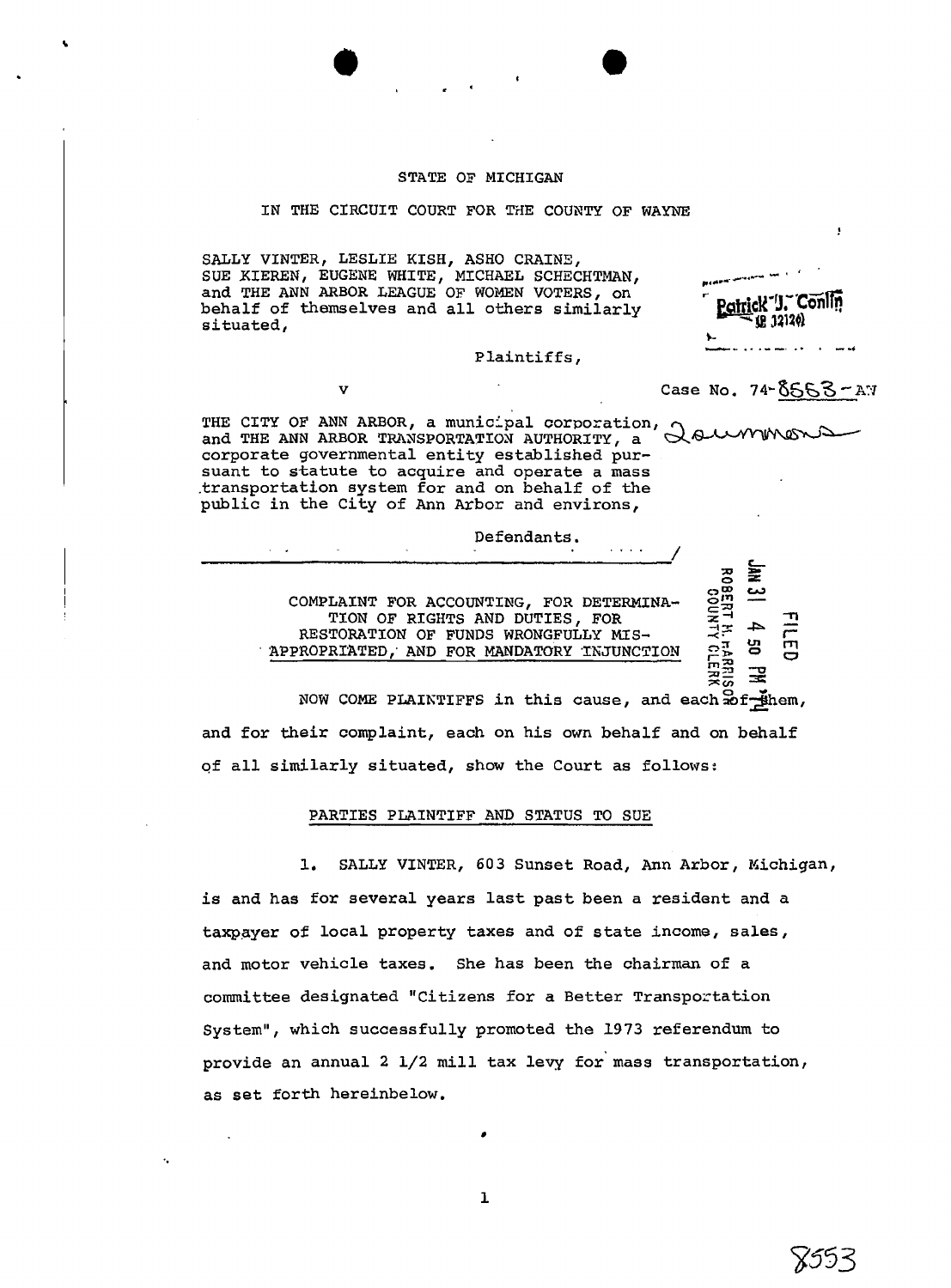2. **LESLIE** KISH, 702 Sunset Road, **Ann** Arbor, Michigan, is and has for several years last past been a resident and a taxpayer of local property taxes **and** of state income, sales, and motor vehicle taxes.

3. ASHO CRAINE, 1704 Hermitage Road, Ann Arbor, Michigan, is and has for several years last past been a resident of Ann Arbor and a taxpayer of local property taxes and of state income, sales, and motor vehicle taxes.

4. SUE KIEREN, 3134 Williamsburg Street, Ann Arbor, Michigan, is a graduate student at the University of Michigan, a resident of Ann Arbor, a taxpayer of local property taxes, as well as a taxpayer of state income, sales, and motor vehicle taxes. She is also a bus rider of Ann Arbor Transportation Authority buses, dependent upon and entitled to mass transportation service from the Authority in accordance with its legal powers, duties, obligations and resources.

**5.** EUGENE WHITE, 2420 Laurelwood Street, Ann Arbor, Michigan, is and has been for several yeaxs last past a resident of Ann Arbor, a graduate student of the University of Michigan, **and** a taxpayer of local property **taxes** and of state income, sales and motor vehicle taxes. He is also a **rider** of ANN ARBOR TRANSPORTATION AUTHORITY buses dependent upon ane entitled to mass.transportation service from the Authority in accordance with its legal powers, duties, obligations and resources.

6. MICHAEL SCHECHTMAN, **3.3.3.7** White Street, Ann Arbor, Michigan, is a resident of Ann Arbor, a graduate student of **the**  university of Michigan, and has been head of the student **task**  force of the Citizens' Committee for a Better Transportation

8553

 $\overline{2}$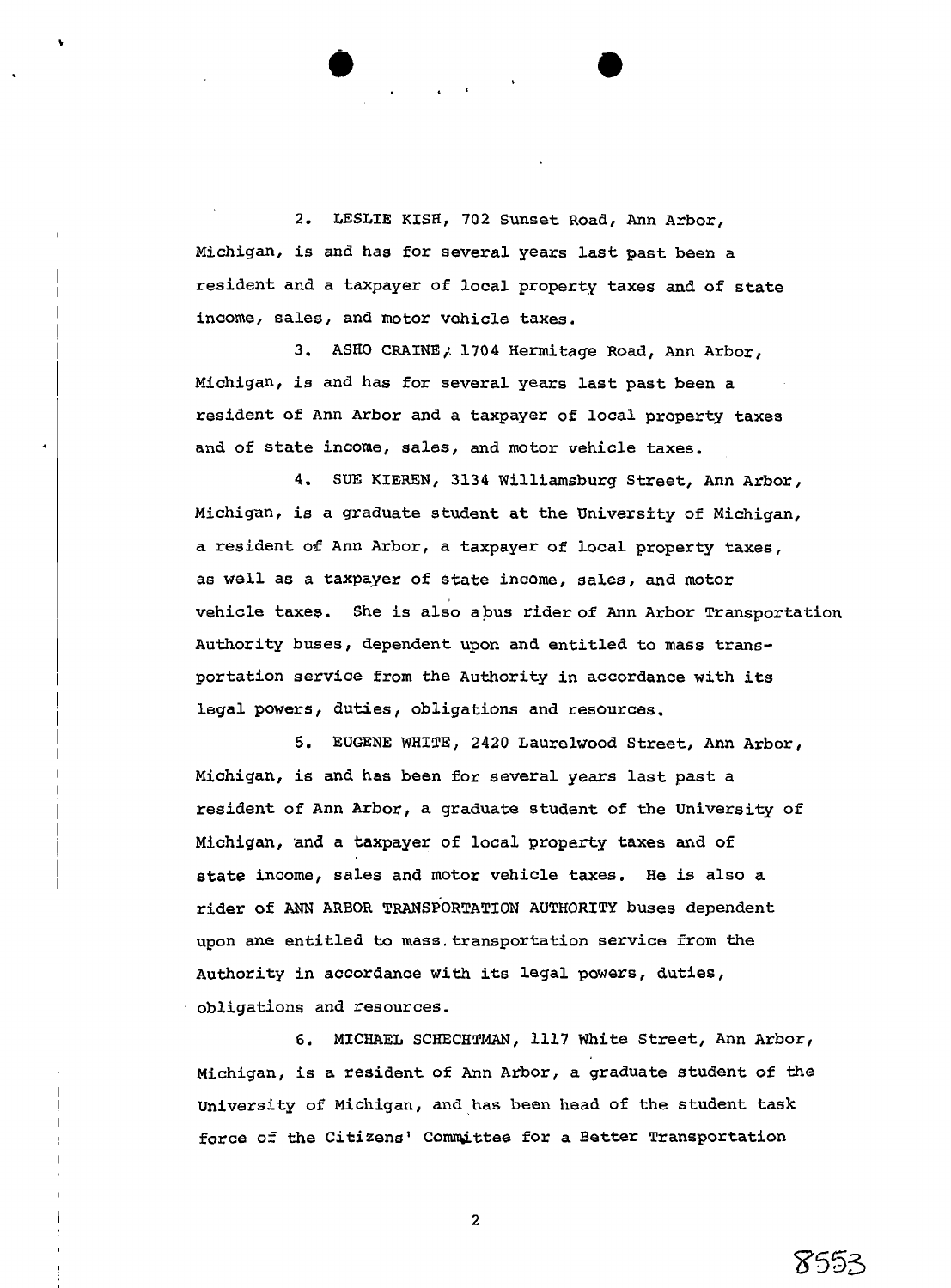System which successfully promoted the referendum to provide an annual 2 1/2 mill tax levy for mass transportation in Spril of 1973 as set forth hereinbelow. He is a taxpayer of state sales and motor vehicle taxes, a rider of ANN ARBOR TRANSPORTATION AUTHORITY buses, and is dependent upon and entitled to mass transportation service from the Authority in full accordance with its legal powers, duties, obligations and resources.

**7, THE** ANN ARBOR LEAGUE OF WOMEN VOTERS is and has been since 1934 an organization of citizens dedicated to the protection and promotion of good government and to the preservation and enforcement of public fiscal integrity and public accountability for public services, resources, functions and funds.

8, Plaintiffs VINTER, KISH, CRAINE, KIEREN and WHITE are appropriate representatives of the class of Ann Arbor residents and taxpayers of local property taxes adversely affected by the course of conduct of DEFENDANTS 'in this cause, as hereinafter set forth, pursuant to GCR 201/2(3) rand CGCR 208, 1.

9. Plaintiffs KIEREN, WHITE and SCHECHTMAN are appropriate representatives of the alass of Ann Arbor residents, students, taxpayers and bus riders adversely affected by the course of conduct of DEFENDANTS in this cause, as hereinafter set forth, pursuant to GCR 208.1.

10. Plaintiff ANN ARBOR LEAGUE OF WOMEN VOTERS is an appropriate representative of local public interest in the legal conduct of the public's business by DEFENDANTS CITY OF ANN ARBOR AND THE ANN ARBOR TRANSPORTATION AUTHORITY, and in the legal and proper use of public resources, including

8553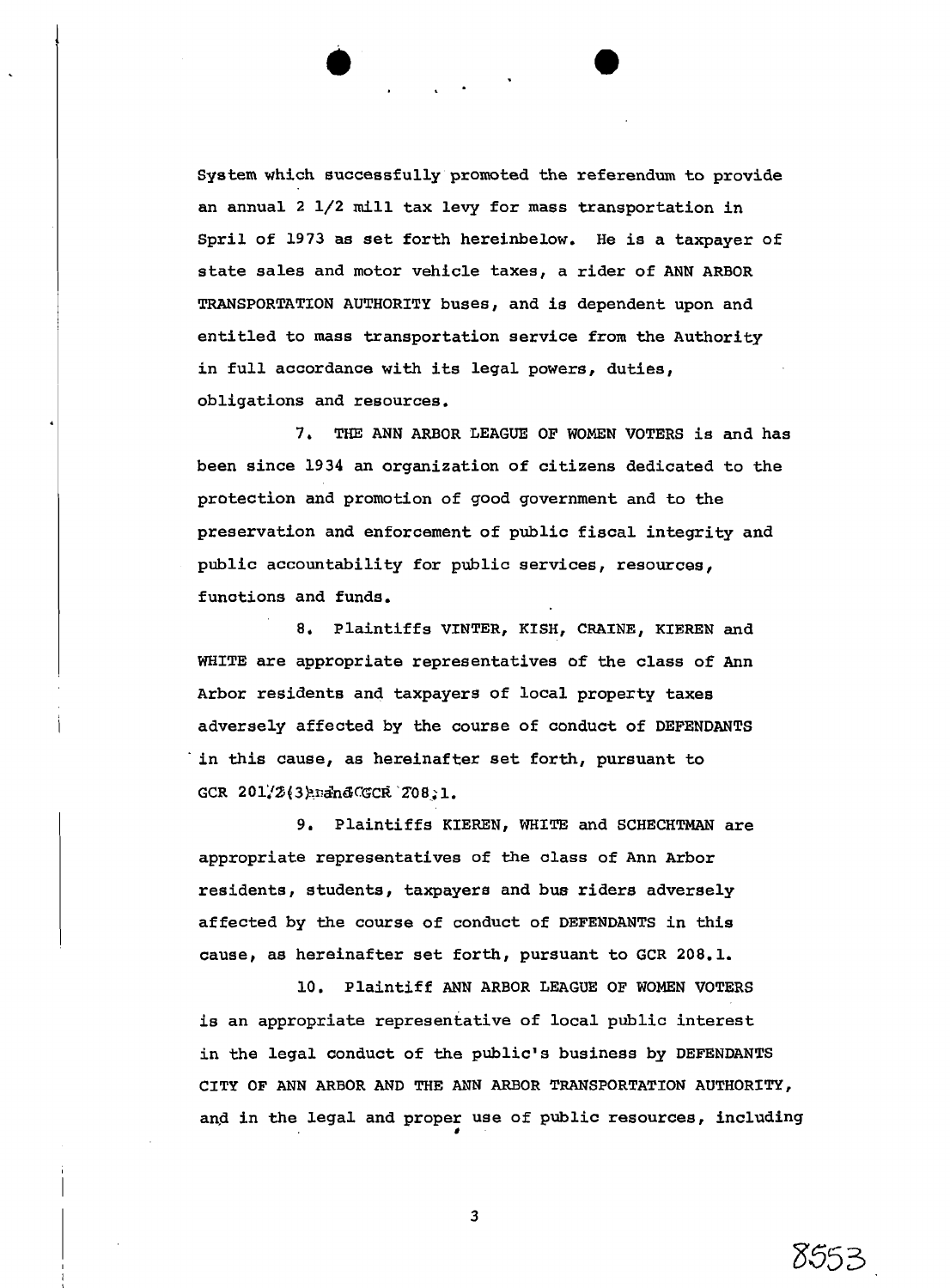but not limited to the funds of the City and of the Authority, as affected by the course of conduct as hereinafter set forth,

#### PARTIES DEFENDANT

11. THE CITY OF ANN ARBOR is a home rule city, established and incorporated pursuant to 1909 PA 279, as amended, being MCLA 117.1 et seq; MSA 5.2071 et seq, having charter authority **(s.** 15.1) to

> "acquire, construct, own, operate, improve, enlarge, extend, repair and maintain public utilities"

I

either inside or outside the City of Ann Arbor or the County of Washtenaw, and having authority to operate public transportation facilities and to join with other governmental I entities in operating such facilities. The CITY OF ANN **ARBOR**  is hereinafter referred to as "CITY".

I 12/ a - THE ANN ARBOR TRANSPORTATION AUTHORITY is a public corporate govgrnmental entity, established on July 15, 1968, by the council of CITY pursuant to 1963 PA 55, as amended, being MCLA 12124.351; MSA 5.3475(1) et seq, an act providing for the incorporation of public authorities to acquire, own and operate **mass** transportation systems on behalf of the public as common carriers. A copy of Resolution No. R-361- 7-68, adopting articles of incorporation for the **ANN** ARBOR TRANSPORTATION AUTHORITY, is attached hereto as Plaintiffs' Exhibit **A.** THE ANN **ARBOR** TRANSPORTATION AUTHORITY is hereinafter referred to as "AATA".

b - After a short term operating contract with an outside firm (June, 1968 to February, 1969), AATA commenced to operate as a common carrier, and has continued to operate and as a of bthe date of tthe filling of tthis lawsuit is operating a public bus transportation system in and fox the public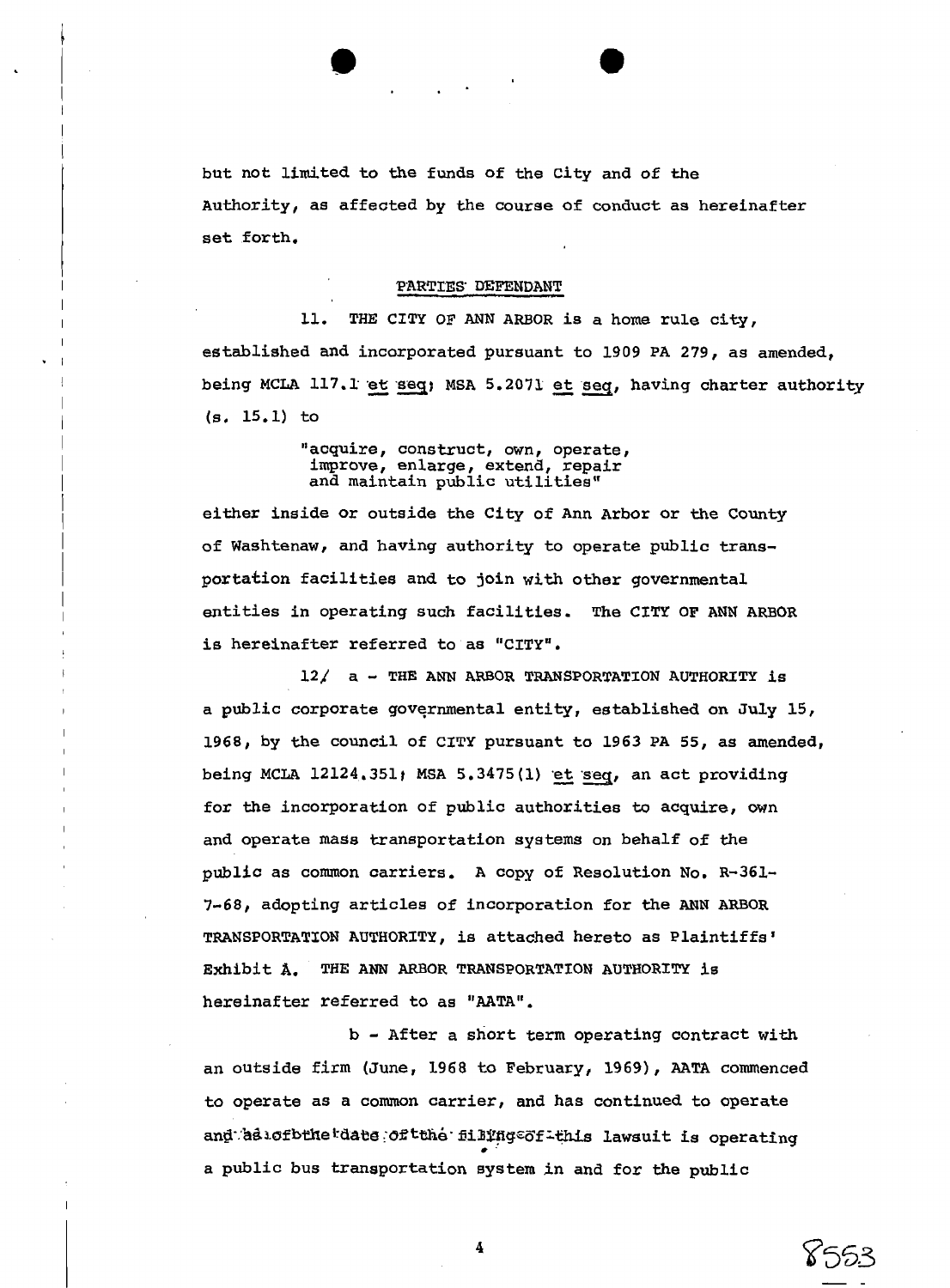of the City of Ann Arbor.

c - **AATA** commenced service in 1969 with 4 minibuses. Used transit buses were purchased in 1969, as ridership increased, and 16 new air conditioned buses were purchased in 1970, financed by joint-federal-city capital grants as hereinafter set forth. Ridership has increased more than 20 percent since AATA became the operator. **It:**  currently operates a fleet of 18 transit coaches on a fixed route system, consisting of radial routes covering most of the City, with a fare of  $25¢$ , monthly passes and special rates for senior citizens and low income residents.

# FACTS AND CIRCUMSTANCES CONSTITUTING<br>SUBJECT MATTER OF LAWSUIT

13. During the period from 1968 through 1973, City financed the operation of AATA by **subsidy** obtained through line-item appropriations included in each year's budget, gupplementing AATA revenues.

14. a - Two-thirds of the cost of the buses purchased in 1970 was provided by a grant from the **U.S.** Department of Transportation, Urban Mass Transit Administration, pursuant to the Urban Mass Transportation Act of 1964, being 49 USCA to the Urban Mass Transportation Act of 1964, being 49 US<br>1601, <u>et seq</u>, pursuant to federal requirements for local participation in the grant as more fully set forth hereinafter.

<sup>b</sup>- The state made a grant pursuant to 1970 PA 96, in the approximate amount of \$60,000 for an AATA project called "Dial-a-Ride", as your Plaintiffs are informed and believe. State funds are also being made available to AATA pursuant to 1972 PA 327.

15. In 1969 and 1970, the following actions were taken by the CITY and by AATA with regard to the application for a federal grant:

<sup>a</sup>- On February 17, 1969, AATA filed an application for a capital equipment grant under the Urban Mass

8553

AATA application for capital equipment funds, August 29, 1973, p D-28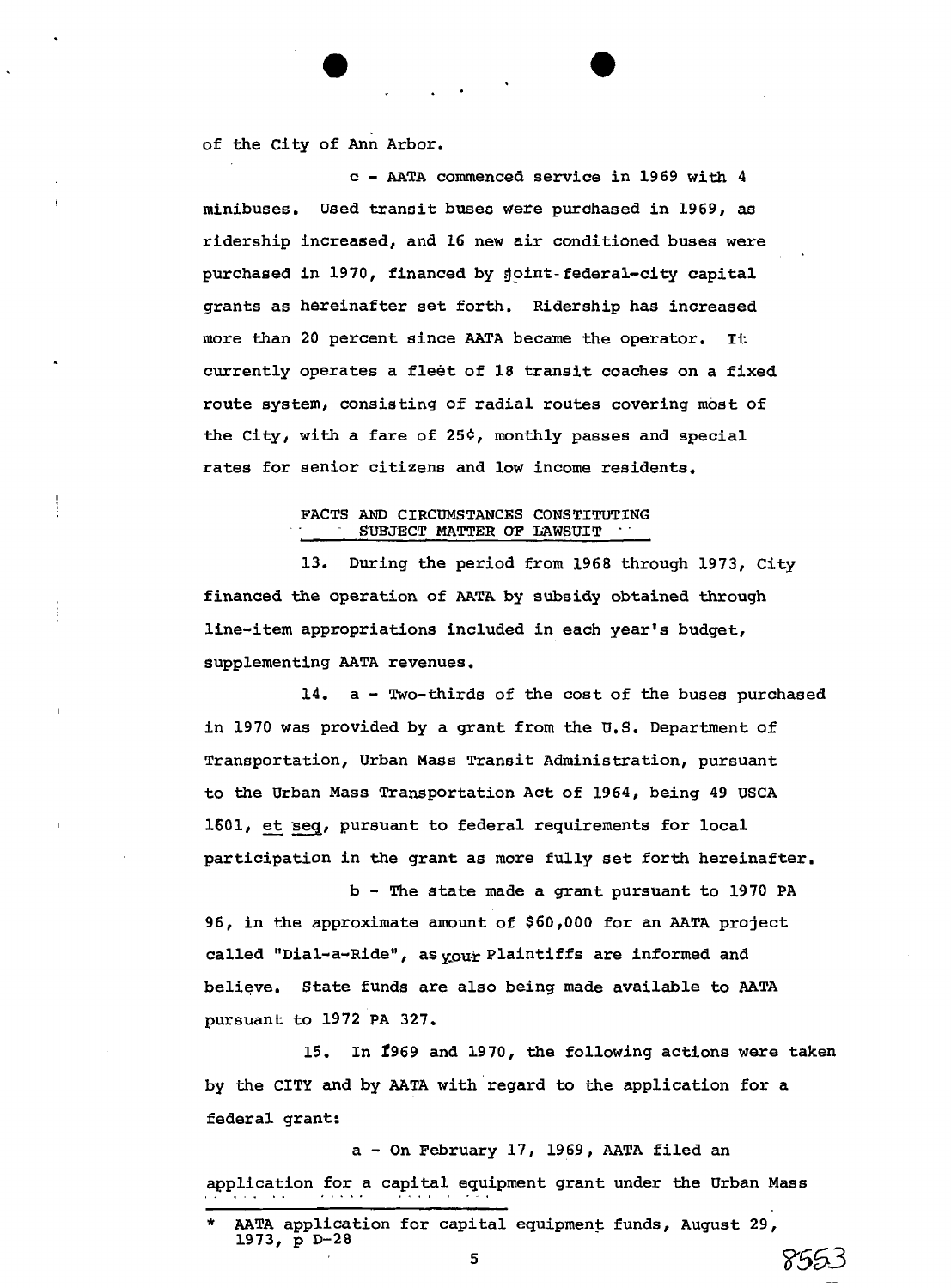Transpoxtation Act of 1964, cited supra. The application contained, at page 5, a statement of net project cost of \$858,000.00, and requeated a federal grant of \$572,333.00 (2/3 of net project cost) , with a local contribution of \$286,167.00 (1/3'of the net project cost). The grant applicatiori then contains the following language:

'In the event that it is determined by DOT that the planning requirements under section 4a of the Urban Mass Transportation Act are not fully met, it is understood that the federal grant cannot exceed one-half of net project cost. It is understood, however, that an additional grant may be made equal to one-sixth of net project cost provided that the planning requirements specified in seation 4a are fully met within a three year period after the execution of.the grant agreement.

"The financing in such case would be:

- 1. Federal grant (1/2 of net project cost) Local contribution  $(1/2)$  of net project cost), as follows: \$429,250.00
	- (a) An amount equal to 1/3 of net project cost. \$286,167.00

- (b) An additional amount equal to 1/6 of net project cost. \$143,083.00
- (c) Total (equals net project cost). . \$858,500.00

"The local contribution, including an additional amount equal to 1/6 of net project cost (if required), will be made in cash by the Ann Arbor Transportation Authority, from sources other than Federal funds or Transit revenues. Funds are currently available in the general funds of the  $City.$ 

"It is understood that an amount equal to l/6 of the net project cost may be returned to the general funds of the City when and if an additional grant of this amount is made by DOT pursuant to Section 5 of the Act.

"It is further understood that no refund or reduction of the local contribution (exclusive of the additional contribution referred to above) shall be made at any time unless there is at the same time a refund of a proportional amount of the Federal grant. "

(An excerpt from the grant application, containing the quoted language, is attached as plaintiffs'  $\frac{1}{2}$ Exhibit B-1)  $\frac{1}{2}$ 

**6** 7f5TJ *3*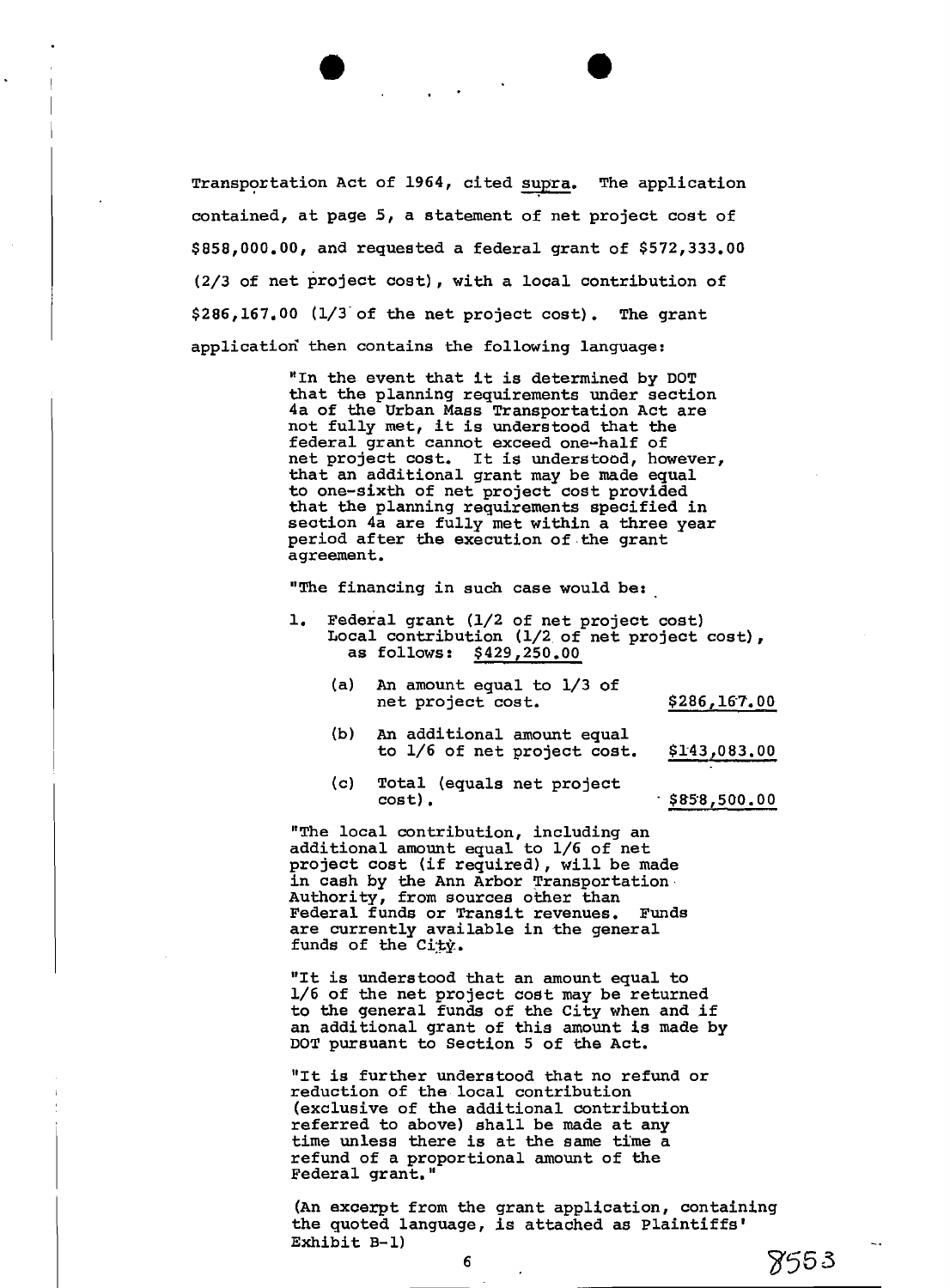b - On September 8, 1969, by Resolution

R-385-9-69, (Plaintiffs' Exhibit B-2), 'the council of CITY adopted a resolution of intent to appropriate **capital** funds for the acquisition of buses, in aid of AATA's application to the U.S. Department of Transportation for a capital equipment grant. The resolution contains the following language:

> "WHEREAS: The Ann Arbor Transportation Authority has applied for financial assistance from the U.S. Department of Transportation for capital equipment; and

"WHEREAS: The request for these funds will require that the City of Ann Arbor participate in the amount of one-third of the total project cost; and

"WHEREAS: This participation amounts to \$429,250.00 (1/2 of \$858,550) with one-sixth (\$143,083.00) refunded upon completion of certain planning functions (on a total City share of \$286,167.00);

"NOW, THEREFORE, BE IT RESOLVED that the Ann Arbor City Council will appropriate \$429,250.00 as required for the capital equipment."

The reference to "refunding" is a recognition of the possibility that **the** federal participation might increase, upon submission of more detailed local plans, thus reducing the city's required participation in the amount of the increased federal participation. (49 USCA 1603) Your Plaintiffs are informed and believe that the federal government did in fact participate in the amount of two-thirds of the final total project costs , \

<sup>c</sup>- On March 9, 1970 the Council of CITY and the board of AATA authorized the Chaixman of AATA to execute the contracts for the grant project (Mich-UTG-9), and City, referring to its commitment to appropriate up to \$429,250.00 (l/2 share) as required for capital improvement, concurred in

 $\overline{7}$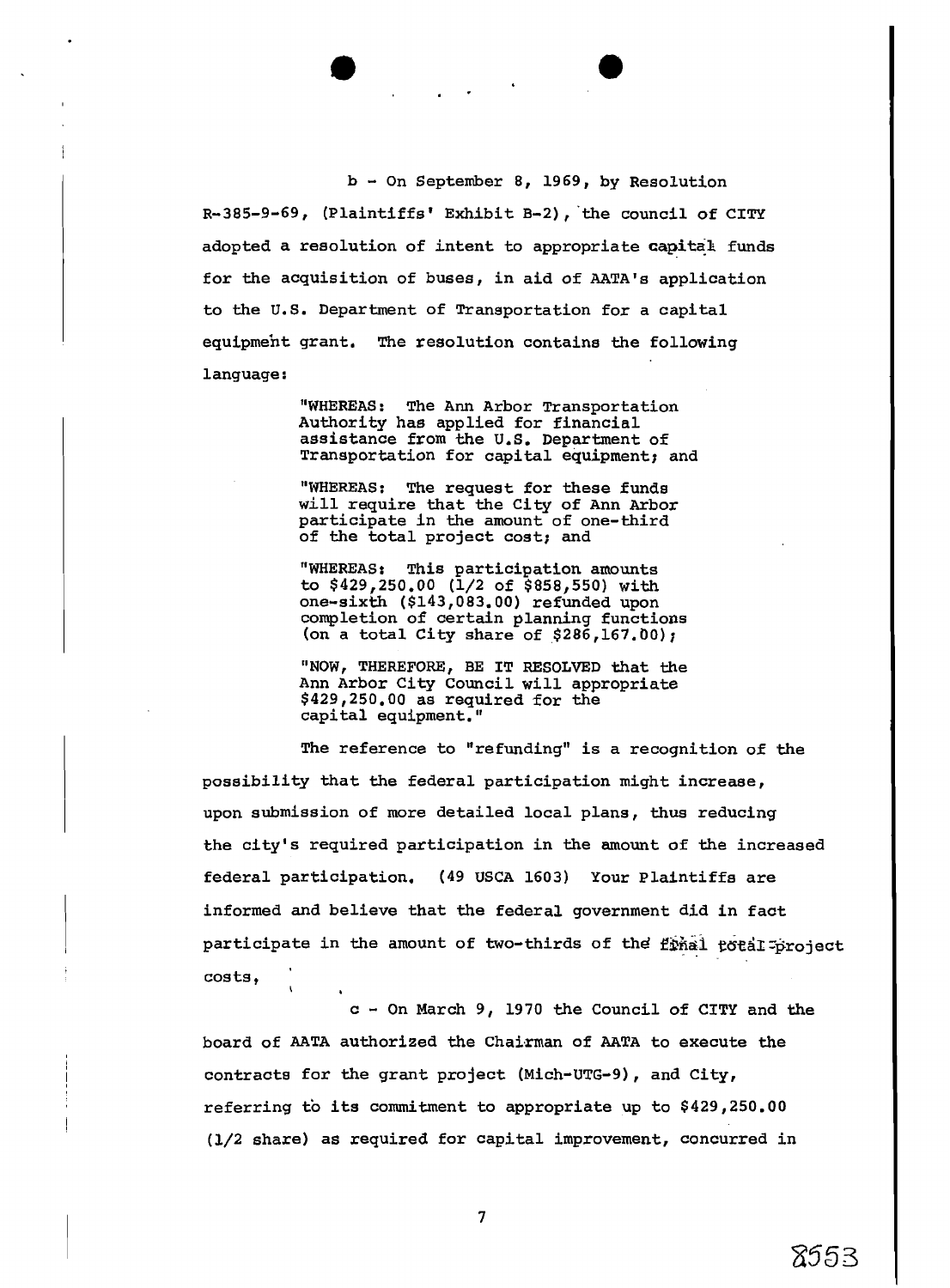the action of AATA. (plaintiffs' Exhibit B-3) On the same day, CIW authorized the purchase of four forty-five passenger diesel air-conditioned buses for \$137,266.80 for delivery July 15, 1970 (Resolution R-108-3-70, Plaintiffs' Exhibit B-4) . The resolution describes the cost per unit as \$34,316.70, and CITY'S share as \$68,633.40.

d - Resolutions R-385-9-69, R-108-3-70, and R-95-370 (Plaintiffs' Exhibits B-2, B-3, and B-4) were **made**  part of the grant application, as plaintiffs are informed and believe. There is nothing in these or any other resolution of CITY or of AATA current with these transactions, characterizing the CITY'S commitment to participate for its share of the capital equipment grant, or its appropriation to purchase the above designated 45 buses, as an "advance", a "loan", a "debt', or otherwise creating an obligation upon AATA to CITY on account of CITY'S federally required capital equipment contribution to the project cost as above set forth.

16. On April 2, 1973, **the** CITY electorate voted by a majority of 6,947 to amend the CITY charter

> "to require the levy of a tax of two and one-half mills annually for the purpose of providing funds for operating and equipping a public transportation system for the<br>City." (Plaintiffs' Exhibit C) City. 'I (Plaintif fs' Exhibit **C)**

Tax colLections are made by CITY, for disbursal to AATA, in an amount estimated by CITY in its current budget at \$1,460,000 , (Plaintiffs' Exhibit D-1); specifically designated to **the**  Ann Arbor Transportation Authority. (Plaintiffs' Exhibit D-2) THE BALLOT PROPOSITION CONTAINED NO LANGUAGE PROVIDING FUNDS-FOR ANY RETROACTIVE PURPOSE WHATSOEVER. THE LANGUAGE VOTED UPON BY THE PEOPLE AND ALL THE CAMPAIGN INFORMATION DISSEMINATED TO THE VOTERS WAS BASED ON THE VOTED TAX FUNDS GOING TO AATA FOR OPERATION AND EQUIPMENT PURPOSES SUBSEQUENT TO THE REFERENDUM. Not one word was disseminated, stated,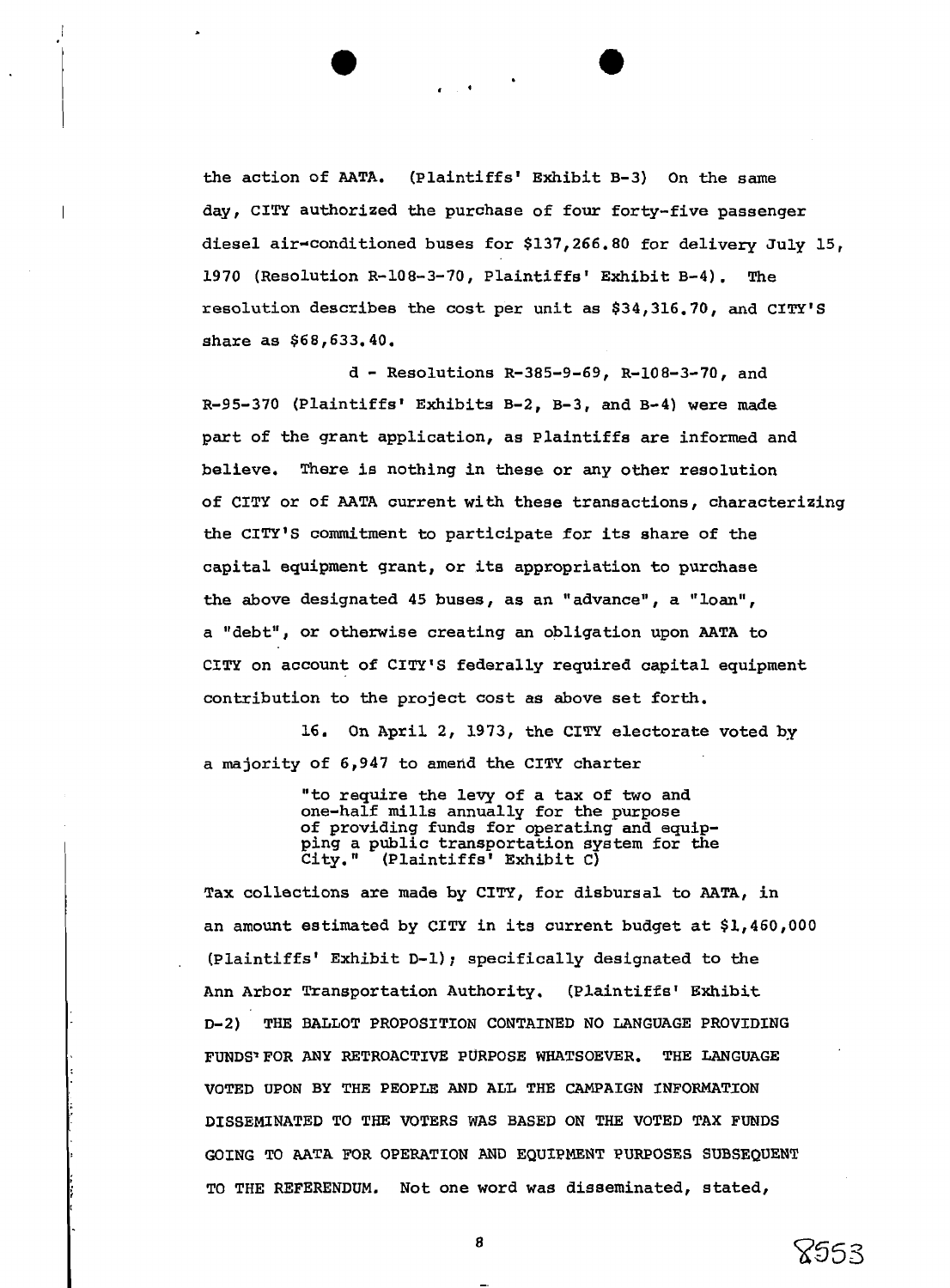or implied, to say, suggest or infer that any of the voted tax monies could or would go to the CITY on account of past participation by CITY (as required by federal law and by CITY'S commitment above set forth) in a capital equipment project for AATA.

17. Your Plaintiffs are informed and believe that on June 1, 1973, a memorandum was transmitted to AATA from Mr. Kenneth Sheehan, then Assistant Finance Administrator of CITY, stating that \$127,395 (nearly 10% of the millage earmarked for AATA) would be assessed against AATA as a "municipal service charge", based on a formula of **the** ratio of AATA expenditures to total CITY expenditures applied against general fund overhead expenditures. (Plaintiffs' Exhibit E) On June 15, 1973, after plaintiff Vinter had challenged the service charge as proposed, your Plaintiffs are informed and believe the acting City administrator addressed a memorandum to the Mayor and Council of CITY, advising them that **the** application of any service charge formula is "premature" pending further deliberation and discussion between CITY aidd AATA. (Plaintiffs' Exhibit **F)**  Your Plaintiffs are informed and believe that no service charge has been establibhed or applied as of the date of the filing of this lawsuit.

18. On August 31, 1973, your Plaintiffs are informed #10 47 and believe that a check/was issued to CITY by AATA in the amount of \$189,248.24 payable to capital fund improvement, purportedly for "repayment" of a ''loan" to AATA. On the in the amount of \$17,800.00 same day, check #1046,/as your Plaintiffs are informed and believe, issued from the AATA to the Water Supply Receiving

8553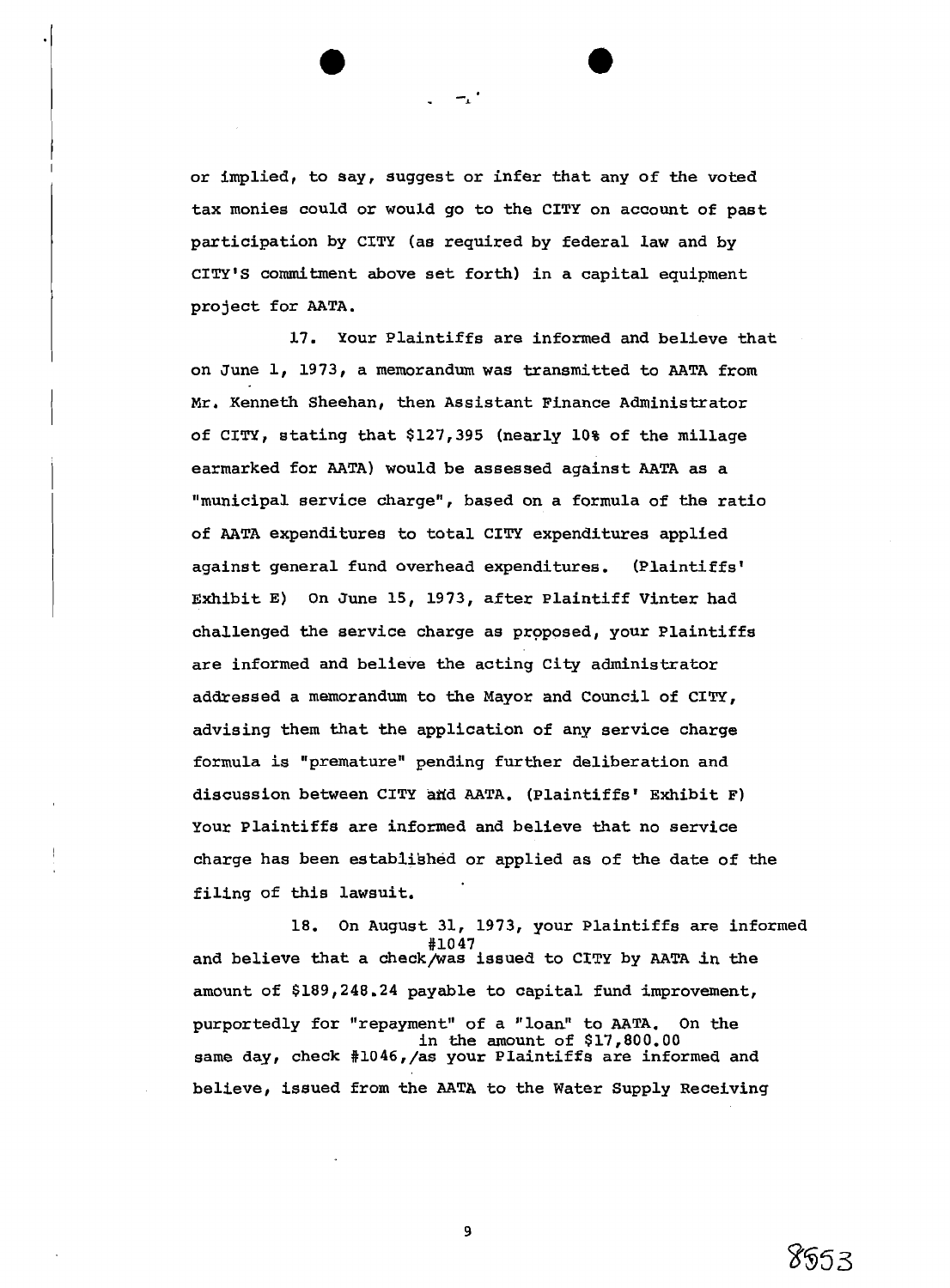Fund of CITY, purportedly for "loan repayment". After plaintiff Vinter challenged these payments, on November 1, 1973, a memorandum issued to Mr. Karl Guenther, Director of AATA, from Lauren J. Jedele, City Controller, stating that "a stop payment order has been placed on these checks. . . (Plaintiffs1 Exhibit G)

19. On October 31, 1973, AATA filed an amended Capital Grant Application with the Urban Mass Transit Administration. It contains an opinion letter by an Assistant City Attorney that AATA will provide its share of project funds from tax receipts collected pursuant to charter amendment requiring levy of two and one-half mills annually for the purpose of providing funds for operating and equipping a public transportation system for the City. (Plaintiffs' Exhibit H) . Thus, tax collections from the earmarked levy are pledggd and committed by **CITY** andby AATA; in the current capital equipment application, to the -current project .

20. On December 10, 1973, William D. Drake, the chairman of AATA, replied by letter to Plaintiff Vinter's questions about deductions made by City against the 2.5 mills collected from Ann Arbor taxpayers pursuant to the mass transportation referendum (16, supra.) A memorandum dated December 7, 1970, to Mr. Drake from Lauren J. Jedele, City Controller, is attached to and made part of this letter. (Plaintiffs' Exhibit I) The letter contains the statement that the AATA board on November 7, 1973, by a 6-1 vote, approved the city's specific charge of  $$142,048$ for "past loans" to purchase the Authority's present coach fleet. (Plaintiffs' Exhibit J) The accompanying memorandum of Controller Jedele contains the basis for this "loan repayment" **as** follows :

8553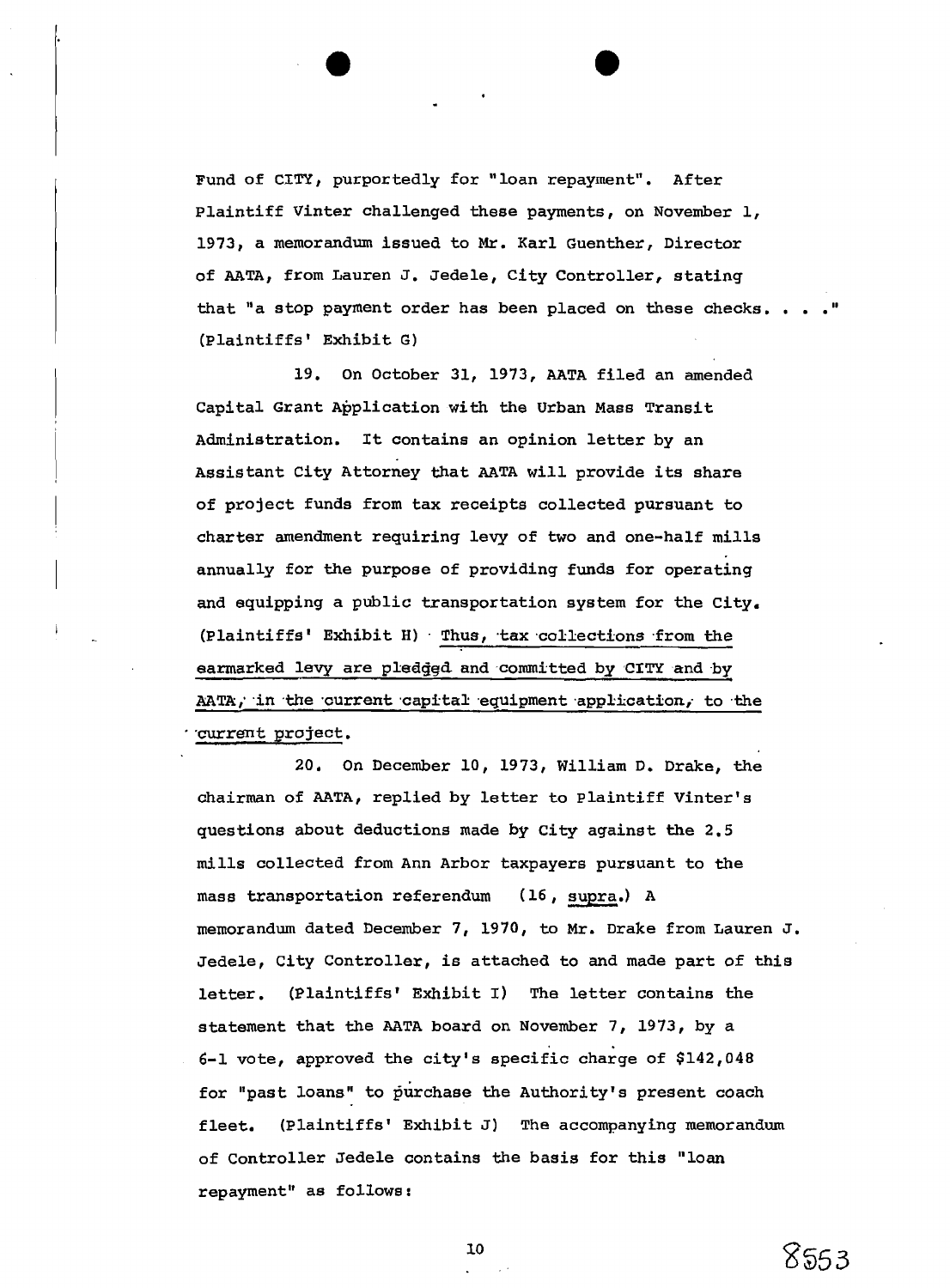"During fiscal year 1970-1971, the **AATA** fund borrowed \$213,072 from the Sewage Disposal System Fund in order to **match** federal funds for the purchase of a number of buses. is the only 'capital borrowing' ever made by the **AATA** Fund.) Since no one at the time anticipated a special millage for transportation, and since the General Fund was heavily suband since the General Fund was heavily sub-<br>sidizing AATA operating expenses, it was<br>obviously not realistic to expect the AATA to repay this loan from its own funds. Therefore, it was planned to repay the \$213,072 in three equal installments as follows, from the General Fund budget (over and above the operating subsidy):

| 1971–72 | <b>\$71,024</b> |
|---------|-----------------|
| 1972–73 | 71,024          |
| 1973–74 | 71,024          |
|         | \$213,072       |

"In fiscal year 1971-72 was paid, but an additional \$11,000 was borrowed to meet operating expenees after the General Fund operating subsidy was totally depleted, so that at June 30, 1972, the **AATA** owed the Sewage Fund \$153,048.

"In fiscal year 1972-73, the **AATA** borrowed \$17,800 from the Water Supply Fund to meet operating expenses, again after total depletion of the General Fund operating subsidy, and repaid \$4,000 of their debt to the Sewage Fund. Due to budgetary constrainte, the second installment of \$71,024 (noted above) was not funded by the General Fund, so at June 30, 1973, AATA owed the Sewage Fund \$149,048 and the Water Fund \$17,800.

"In fiscal year 1973-74, the AATA borrowed \$189,248 from the Capital Projects Fund; of this amount, \$149,048 was used to fully repay the Sewage Fund and \$40,200 was to pay operating expenses early in the year before the new millage was  $\overline{\text{collected}}$ , \$14,000 was also borrowed from the General Fund for the same purposes.

"The end result was that the **AATA** had the following debts :

| Capital Fund: | \$189,248            |
|---------------|----------------------|
| Water Fund:   | 17,800               |
| General Fund: | $\frac{14,000}{\pi}$ |
|               | \$221,048            |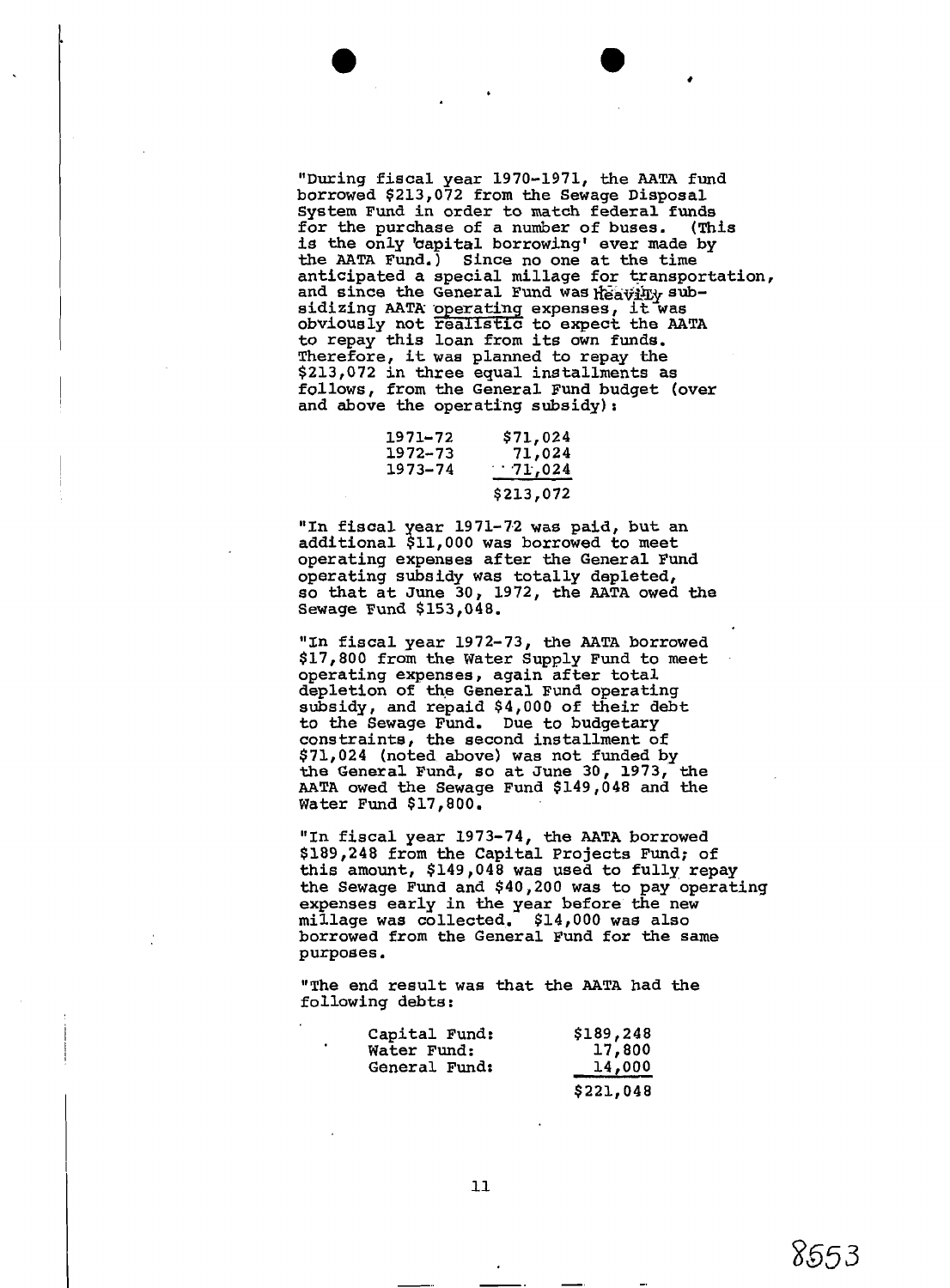**"We** attempted to obtain Authority permission to repay these debts, and encountered some<br>resistance. The ensuing events are covered The ensuing events are covered in the attached copy of a memorandum to Karl Guenther dated November 1, 1973. The actions noted in that memorandum were taken on the assumption that the debts were legitimate obligations of the AATA, and that any General Fund commitment to repay any part of those debts had been based on an assumption which was no longer valid, i.e., that the AATA had no feasible way of repaying them on its own."

Your: Plaintiffs are informed and believe that the AATA had no access to any City funds during any of the years referred to in the above quotation; therefore it did not and could not have performed the acts imaginatively described as "borrowing" from one City fund to another. The records of City and of AATA are devoid of any official action creating any "borrowing" or "debt" from AATA to CITY.

## LEGAL ISSUES

The facts and circumstances, set forth hereinabove, clearly show that the public trust has been violated, and public funds misused and misappropriated, in at least the following particulars:

21. Neither CITY nor AATA has the power to create debt retroactively, or other than by official action of its governing body, or to create debt except as specifically empowered by law, pursuant to approval of the Michigan Municipal Finance Commission. No such "debts" as those "assumed" after the fact hereinabove were ever presented to or approved by the Municipal Finance Commission. Further, any "borrowing" from City sewage disposal funds or water system funds, during the years referred to, would have been in violation of the .constitutional, statutory and ordinance

8553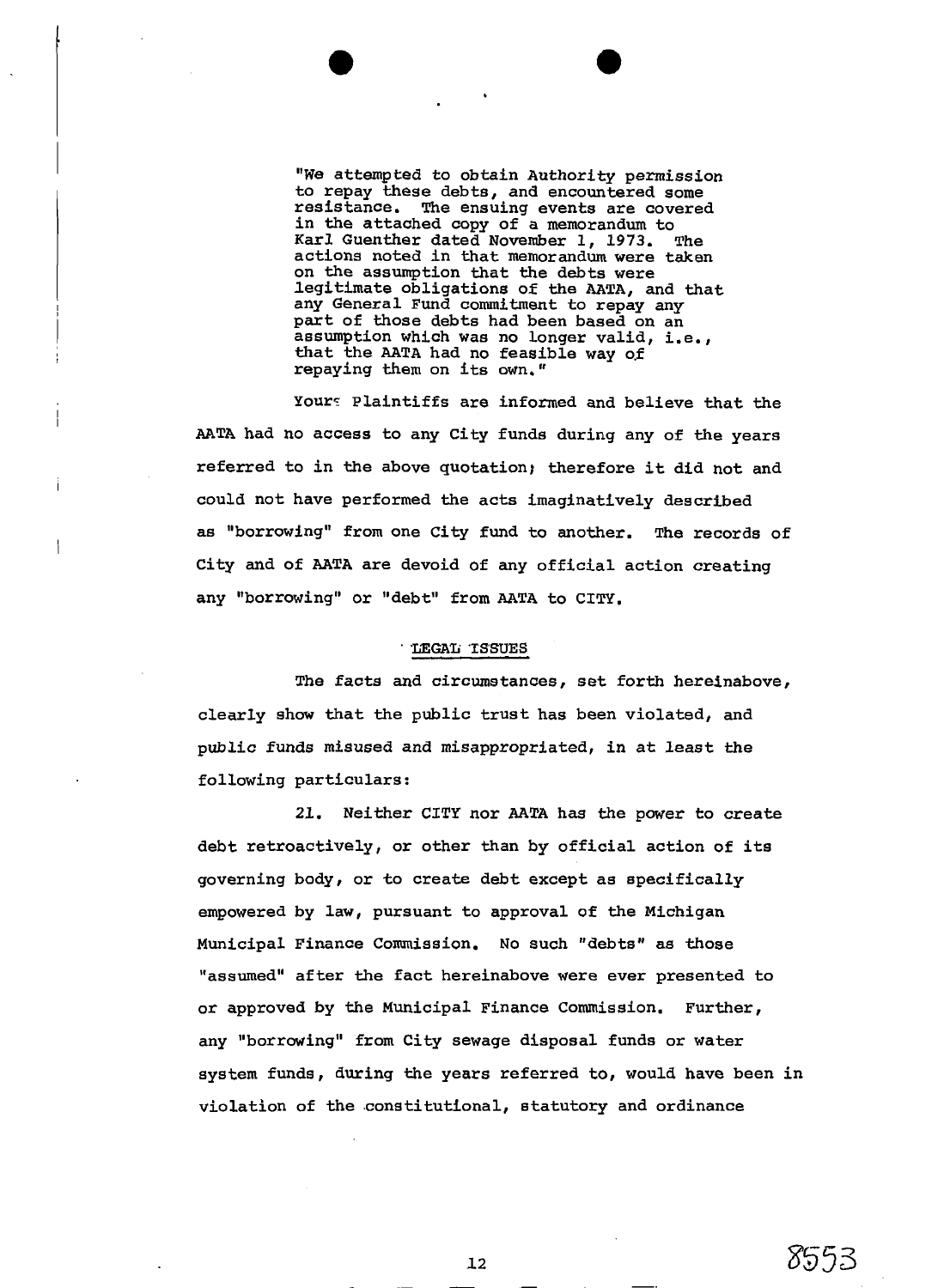provisions governing deb't service on City's outstanding water and sewer bonds\*, and would have been a violation of the bondholder's contractual rights as pledged by **the** CITY. Further, the taxpayers, in providing an annual 2.5 mills for the operation and equipment of a local mass transportation system, provided no part of such funds for retroactive or debt purposes. Further, the assertion by or on behalf of CITY of the existence of such "debt" contradicts and violates the commitment made by CITY, as above set forth, to the state and federal governments in its 1970 grant application, and jeopardizes the use of city, state and federal funds pursuant to that grant, as well as threatening the availability of such funds pursuant to grant now under application.

22. State and federal funds granted to CITY for capital equipment for mass transit purposes on the basis of **the** CITY'S unconditional commitment to pay its required share of such grant have been jeopardized and the requirements of state and federal law violated, by the CITY'S after-the-fact "assumption" that it can appropriate AATA funds to reimburse itself for funds which it ie committed to provide by contribution.

23. Currently pending grants are threatened by the open assertion by **CITY** that it has unilaterally invaded general tax funds made available by the taxpayers for AATA operating and equipment purposes AFTER April, 1973, in order to recoup moneys unconditionally appropriated to AATA in 1970, pursuant to CITY'S required commitment, set forth hereinabove, to participate.

Outstanding Ann Arbor water and sewer revenue bonds reported by the Municipal Finance Commission on January 22, 1974:

| Water: | 7/1/49<br>7/1/58<br>3/1/64<br>5/1/66<br>1/1/68<br>4/1/70<br>7/1/71<br>7/1/72 | 220,000<br>240,000<br>2,450,000<br>615,000<br>345,000<br>910,000<br>725,000<br>875,000 | Sewer: | 2/1/49<br>7/1/54<br>4/1/59<br>1/1/64<br>5/1/66 | \$255,000<br>59,000<br>400,000<br>1,450,000<br>945,000 |
|--------|------------------------------------------------------------------------------|----------------------------------------------------------------------------------------|--------|------------------------------------------------|--------------------------------------------------------|
|--------|------------------------------------------------------------------------------|----------------------------------------------------------------------------------------|--------|------------------------------------------------|--------------------------------------------------------|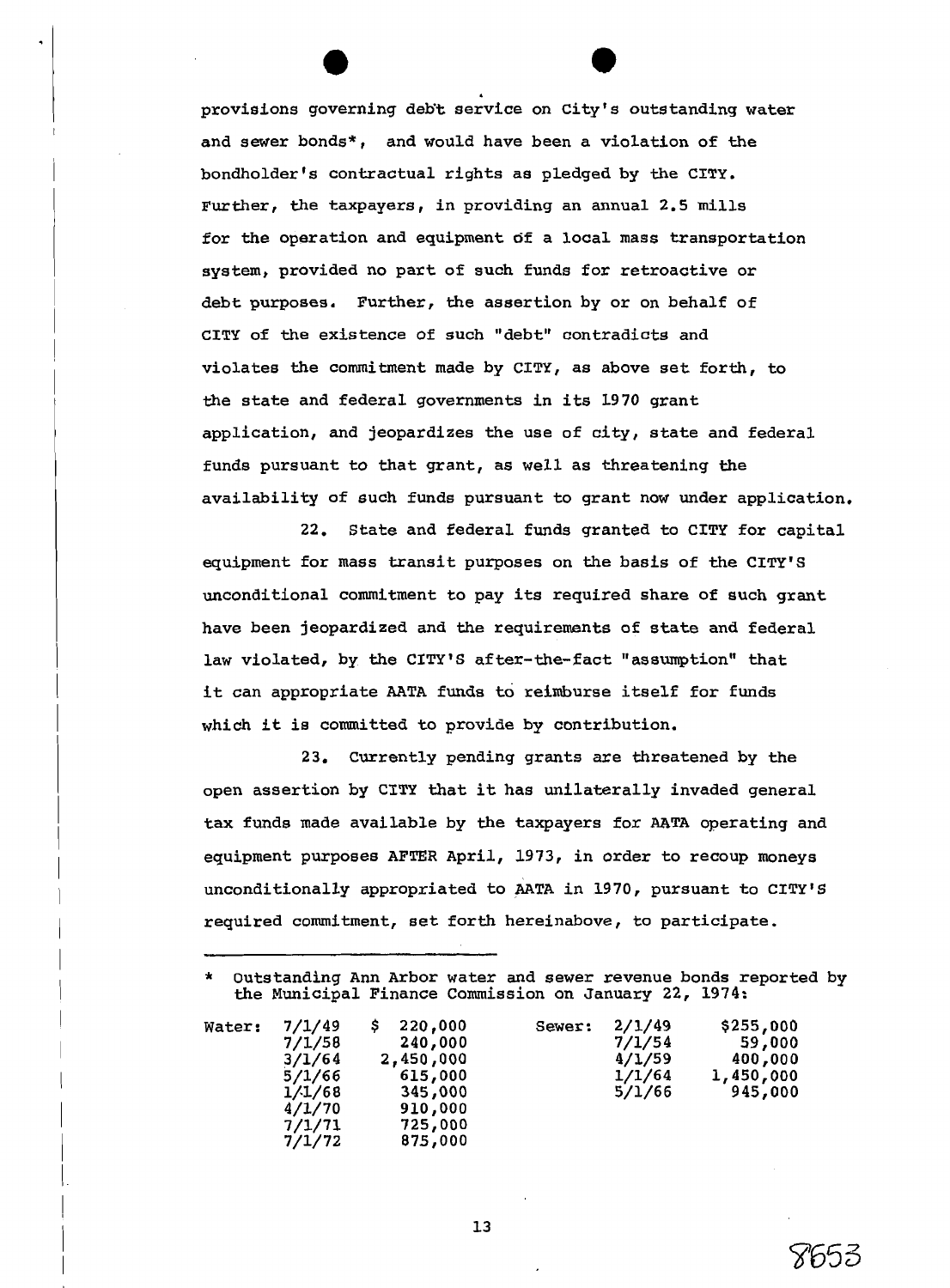**24,** Tax funds made available by **the** class of Plaintiff property taxpayers have been misused to ameliorate past financial "stringencies" of the CITY, rather than for the purpose for which the voters paid the tax moneys.

25. State funds contributed and requested for AATA Draita-Ride projects shaverbeen misused and misuse of state funds now applied for is threatened, by the course of conduct of CITY in dipping into mass transit funds when convenient to get the CITY out of a financial bind, even by creating, by "assumption", a debt where none originally existed.

26. CITY and AATA personnel have committed illegal acts of omission, misfunction and malfunction, both with respect to exercise of the prerogatives of the AATA, and with respect to the integrity of public funds held in trust for the Ann Arbor public for development and operation of an urgent public necessity: i.e., a reasonable, accessible **and** effective mass transit system for Ann Arbor. **<sup>I</sup>**

27. The constitutional, statutory and ordinance provisions governing service on outstanding CITY water and sewer bonds have been violated by invasion of water and sewer funds pledged and sacred to the holders of outstanding bonds, in violation of the order of **the** Municipal Finance Commission, thus threatening the credit of the **CITY** and, thereby, of **the** State.

28. The exercise of public functions of CITY and of AATA, and the fiscal integrity of each, are threatened, thwarted, and jeopardized by the continued involvement of CITY, as hereinabove set forth, in the collection and disposition of AATA funds and the conduct of AATA operations, to the extent that personnel of **CITY** are able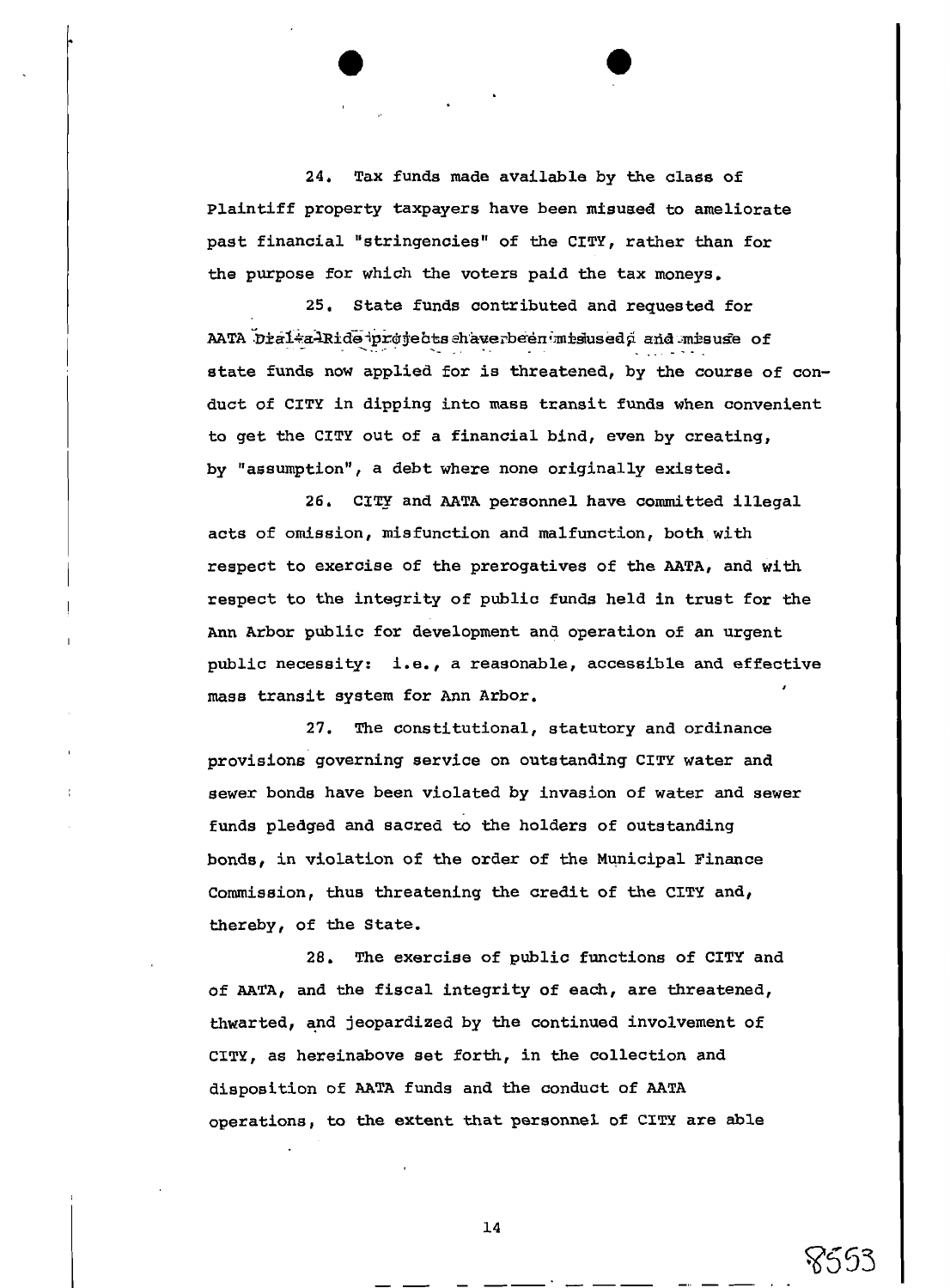to manipulate, **control** and **misapply** *I:I\Z'A* **funds** unilaterally. **Further, the** inaction of MTA, to **the** extent **that AATA has**  not assorted its prerogatives to **exercise** control of its fund, or has acquiesced in the course of conduct of **CITY**  as set forth hereinabcve, constitutes a usurpation of office, non-feasance, **and** a failure offoctivoiy to **discharge the duties** of office, on **tho** part of functionaries **df both**  CITY and AATA.

29, Your Plaintiffs axe **fearful** and **justly**  apprehensive that unless the Court acts quickly to halt the hereinabove set forth course of conduct, to clarify the relationships **between** CITY and **LITA, and** to **set** a course **to**  steer by which is lawful and satisfactory to all public **agencies** concerned, **the** result must be failure to protect the **public** function **and the prh1i.c fisc.** 

**30. Your** Plaintiffs are inforrfled **this** day, and believe, that Defendant **AATA, at** a board meting held January 30, 1974, **rescinded** the previous approval of Defendant **City's** charge of \$142,048 referred to in paragraph 20 hereinabove; and **may have taken** other action in recoynitiorr of UTAIS **Legal** responsibilities **as** recited herein.

**WELTEP**<br>WHEREFORE, Plaintiffs pray that this Court will

1. Enter an order requiring *CITY* to show **cause**  why a restraining order should not enter forthwith, prohibiting city **from further** manipulation of **AATA** funds, or of any **nass**  transit funds derived from taxation or otherwise, pending further order of this Court;

2. Enter a preliminary injunction prohibiting CITY from making, charging or adjusting AATA funds derived from

8953